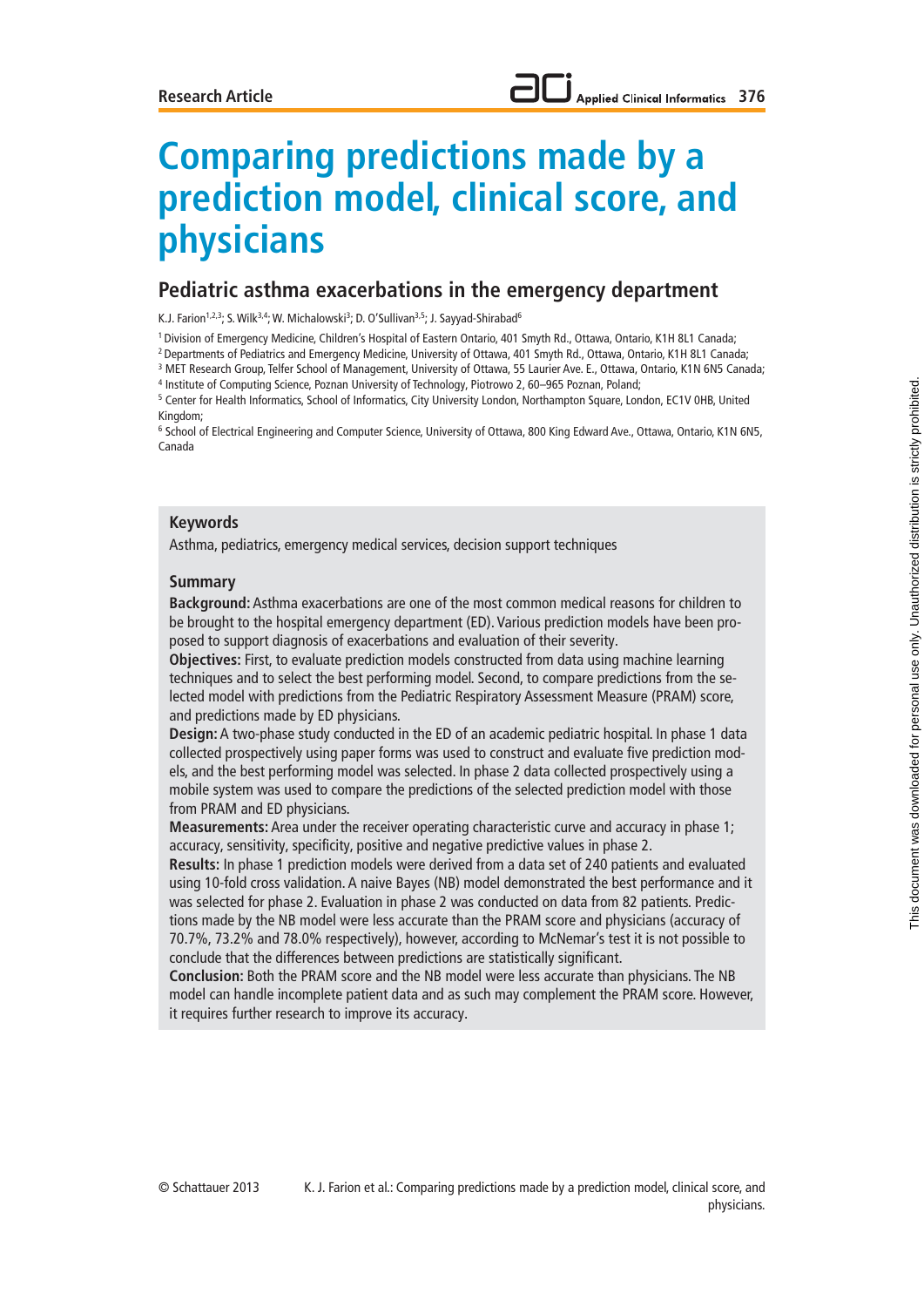#### **Research Article**



#### **Correspondence to:**

Szymon Wilk Institute of Computing Science Poznan University of Technology Piotrowo 2, 60-965 Poznan, Poland E-mail: szymon.wilk@cs.put.poznan.pl Tel.: +48 61 665 29 30 Fax: +48 61 877 15 25

#### **Appl Clin Inform 2013; 4: 376–391**

DOI: 10.4338/ACI-2013-04-RA-0029 received: April 27, 2013 accepted: July 19, 2013 published: August 7, 2013 **Citation:** Farion KJ, Wilk S, Michalowski W, O'Sullivan D, Sayyad-Shirabad J. Comparing predictions made by a prediction model, clinical score, and physicians: Pediatric asthma exacerbations in the emergency department. Appl Clin Inf 2013; 4: 376–391 http://dx.doi.org/10.4338/ACI-2013-04-RA-0029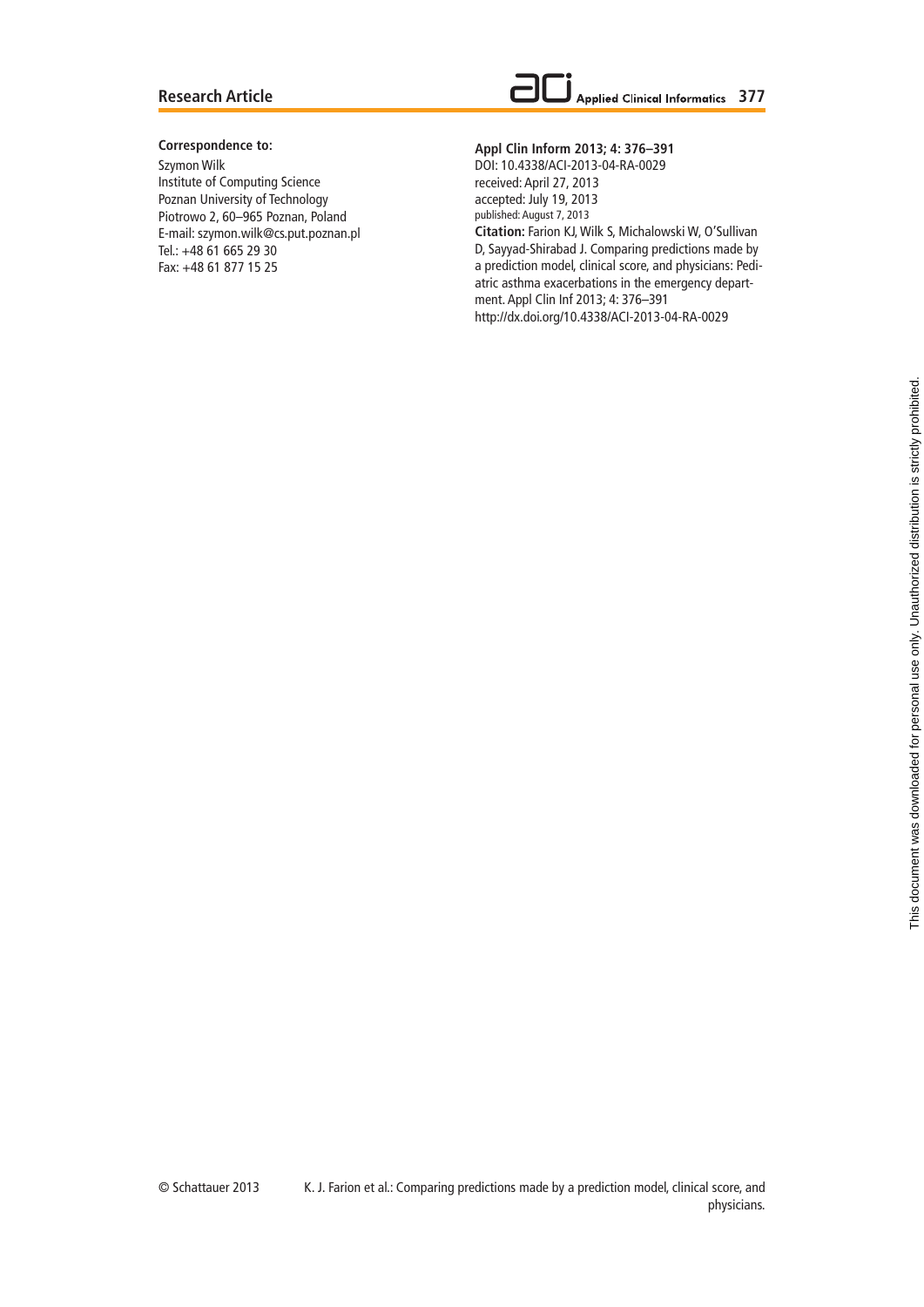# **1. Introduction**

Asthma is the leading chronic disease in childhood and asthma exacerbations are one of the most common medical reasons for children to be brought to the hospital emergency department (ED). These visits, and the subsequent hospitalizations required by a large proportion of patients, account for more than 60% of all costs of asthma care [1].

Clinical practice guidelines (CPGs) for pediatric asthma, for example the EPR-3 CPG developed by the National Heart, Lung and Blood Institute [2], define four categories of asthma control severity, three categories of exacerbation severity (mild, moderate, and severe) and a subset of lifethreatening severity. In this study we are not concerned with asthma control severity, as it looks at how symptomatic a chronically ill patient is on a day-to-day basis. Instead, we are concerned solely with the severity of exacerbations, excluding life-threatening situations. In the academic center where our study was conducted – the Children's Hospital of Eastern Ontario (CHEO) – patients with a mild exacerbation are usually discharged home after a brief course of treatment (typically less than 4 hours in the ED), patients with a moderate exacerbation undergo prolonged and more aggressive treatment in the ED or in an observation unit (typically 4–16 hours in total), and patients with a severe exacerbation receive maximal stabilization therapy before being transferred to an inpatient hospital bed for ongoing therapy (or spend typically over 16 hours in the ED). These lengths of stay are generally in line with data reported by others, for example [1, 3].

It is important that the severity of a child's asthma exacerbation is determined as soon as possible, so that appropriate therapies are prescribed and provided in a timely fashion [4]. Underestimation of the severity of the exacerbation results in inadequate treatment so that discharge is delayed, or in premature discharge and possible need for a return visit. Conversely, overestimation results in patients receiving unnecessary therapies and unnecessarily occupying ED resources when they could be safely managed at home.

According to a review by Sanders and Aronsky [5], the development of decision models for detecting and evaluating asthma and its exacerbations is a very active research field. These models are usually developed from data using statistical or machine learning methods. There are studies [6-8] that compare the performance of these two groups of methods in a variety of settings. While some of the reported results are more conclusive than the others, a prevailing view is that it is difficult to establish general guidelines for selecting a specific method [9].

Building on our earlier research [10] in this paper we apply machine learning to develop models for predicting severity of asthma exacerbation for patients already diagnosed with asthma and presenting to the ED. Thus, we contribute to the research on computer-based support for asthma management as advocated by Sanders and Aronsky [5] and expand the line of research presented by Dexheimer et al. [11] and Sanders and Aronsky [12] by focusing on exacerbation severity assessment during the course of asthma management in the ED. Specifically, the purpose of our study is to answer the following research questions:

- **•** What is the best performing prediction model (evaluation measures are presented in details in Section 3.2.1) that can be used to evaluate the severity of pediatric asthma exacerbations early in the ED visit?
- **•** How does the prediction model's performance compare with predictions derived by the Pediatric Respiratory Assessment Measure (PRAM) score [13] and those made by physicians?

We consider the PRAM score as a comparator because it was in use in the ED of CHEO where the research took place.

# **2. Literature review**

Sanders and Aronsky define four domains in biomedical informatics related to asthma management: detection and diagnosis, monitoring and prevention, patient education, and therapy of acute or chronic asthma [5]. In this review we are concerned with the first domain, as it is directly related to our research. Specifically, the biomedical informatics research on detection and diagnosis of asth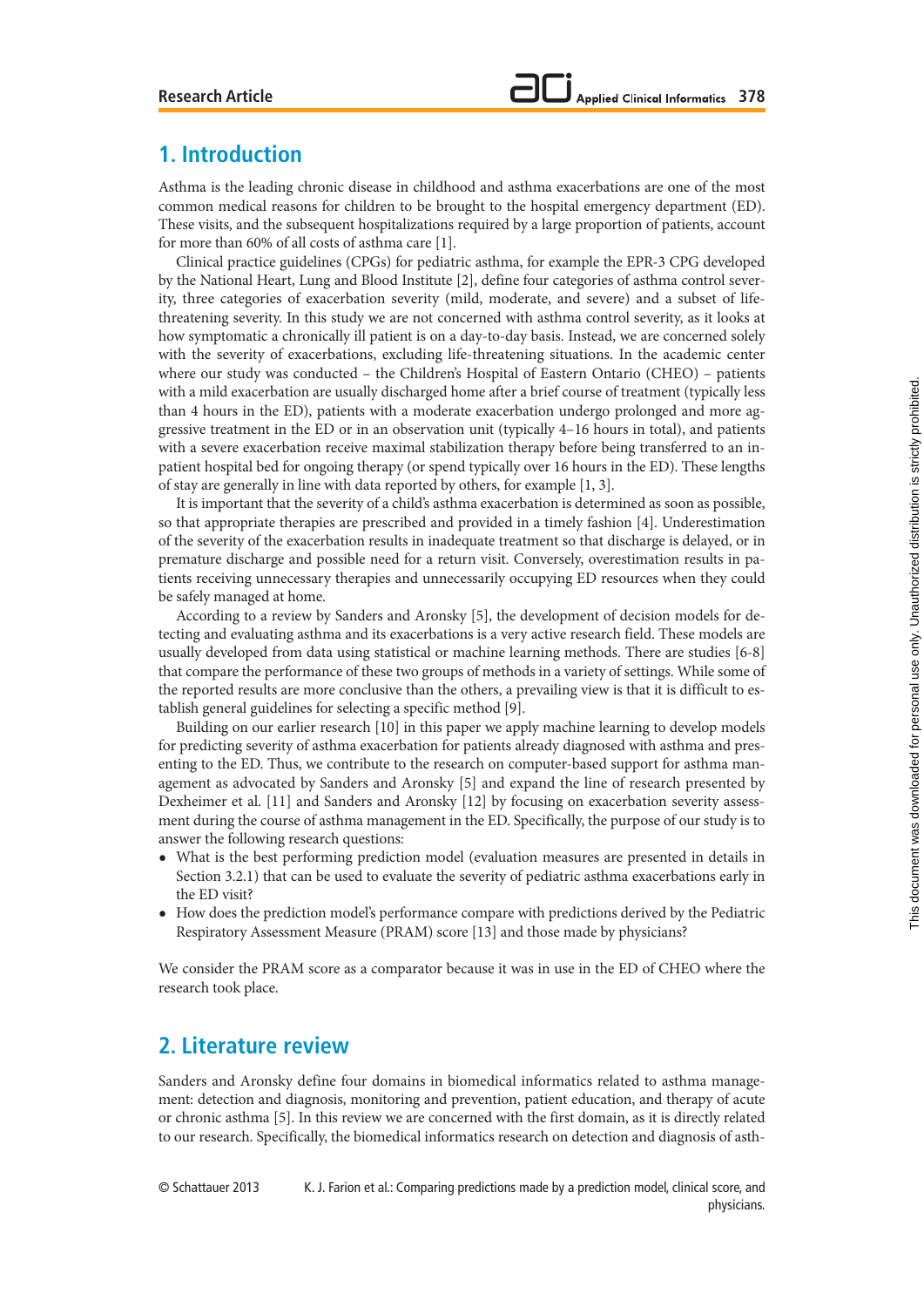ma is concerned with two important and complementary lines of research: identifying asthma and its exacerbations, and evaluating their severity [5].

The first line of research is well represented by work conducted at the Vanderbilt University Medical Canter. Sanders and Aronsky [14] presented a Bayesian network model to identify patients eligible for an asthma CPG. The model was constructed using expert knowledge and its parameters were learned from data describing 3017 patient visits. The model was tested on an independent test set with 1006 visits, where it demonstrated the value for an area under the receiver operating characteristic (ROC) curve (AUC) of 0.96 (notions of the ROC and AUC are described in detail in Section 3.2.1). The Bayesian network was applied in the asthma detection system [1]. Among 1100 patients identified by the system as having asthma exacerbation, the diagnosis was confirmed for 704 patients, thus yielding an accuracy of 64%. Also Sanders et al. [15] described a rule-based algorithm for identifying asthma exacerbations in the ED. The rules were defined by the experts and used patient data available in electronic form during triage. The algorithm was tested on a data set with 1835 ED visits and achieved a sensitivity of 44.8% and specificity of 91.6% (AUC was not reported in the paper).

Dexheimer et al. [11] expanded an earlier study by Sanders et al. [14] by applying several machine learning techniques to previously collected data. Specifically, they considered a neural network model, a support vector machine model, a Gaussian process (a probabilistic extension to the neural network) and an automatically constructed Bayesian network. When verified on the test set, these models demonstrated AUC ranging from of 0.94 (the neural network model) to 0.96 (the Gaussian process and the Bayesian network model). The AUC for the support vector machine was not reported.

Most research on evaluation of asthma exacerbation severity is concerned with asthma CPGs and asthma severity scores. For example, Powell et al. [16] described a study where they checked adherence of ED physicians classifying asthma exacerbation severity to the CPG developed by the National Asthma Council Australia. They reported that the adherence was only moderate (kappa = 0.48) with physicians underestimating the severity (the authors did not report the accuracy of severity predictions). Limited compliance of physicians with CPGs is reported also by Eccles et al. [17]. Another example of a CPG supporting exacerbation severity evaluation is the EPR-3 CPG [2]. It was implemented in a system for assessment asthma severity and management in a clinic setting [18]. The system was tested in a cohort study, where it provided accurate predictions of asthma severity for 63 out of 100 patients.

Selected asthma exacerbation severity scores have been reviewed by Birken et al. [19]. The authors pointed at the lack of formal development processes for scoring algorithms. Moreover, the review did not produce conclusive results with regards to the clinical value of these scores. While most scores are focused on responsiveness (changes in the score values should correspond to the changes in the state of an asthmatic patient), there are some that have discriminative capabilities and can be used as severity predictors. Examples of such scores include PRAM [13] (discussed in Section 3.3) and Pediatric Asthma Severity Score (PASS) [20]. Prediction capabilities of these two scores were evaluated by Gouin et al. [21], who used the length of stay as a proxy of exacerbation severity and distinguished between patients who stayed in the ED < 6 hours, and those who stayed  $\geq 6$  hours and/or were admitted to the ward. Both PRAM and PASS were applied to 283 patients and the AUC for PRAM was 0.69 and for PASS it was 0.70.

A different approach to evaluating exacerbation severity is presented by Zolnoori et al. [22], who describe a system using fuzzy rules. There are two types of rules – evaluating rules that describe relationships between symptoms and laboratory results and the exacerbation severity, and meta-rules that control the inference process. Both types of rules rely on expert knowledge – they were derived by experts or from medical literature. The system was tested on 25 asthmatic patients and its outcomes were compared to the outcomes of physicians. While both matched perfectly (kappa = 1) it is important to note that no gold standard measure was used in this comparison.

A system for evaluating asthma severity was presented by Sefion et al. [23]. Their ADEMA system used an instance-based model that included 190 cases and in a leave-one out test it demonstrated a prediction accuracy of 61.0% for asthma severity and 71.2% for therapy respectively (no AUC values were reported in the paper).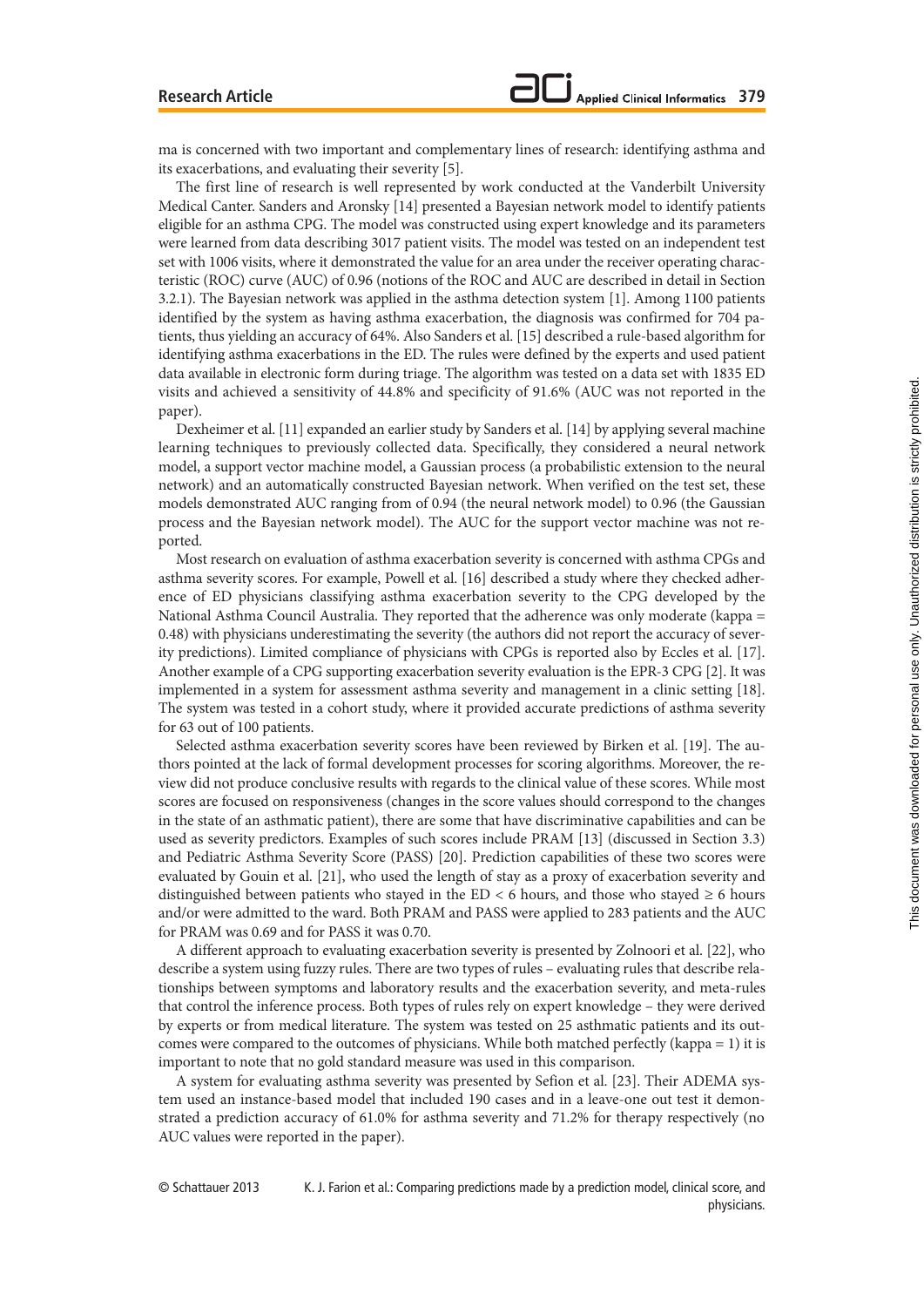Machine learning techniques were also applied in a study by Farion et al. [10], where a decision tree model was constructed and verified using data transcribed retrospectively from paper charts. The learning data set of 239 patient visits was preprocessed by removing questionable cases (a simplified version of the PRAM score was used for this purpose) and by contextual normalization of age-dependent numerical attributes. The decision model was tested on an independent test set comprised of 123 patient visits, where it demonstrated AUC of 0.83. A logistic regression model constructed and evaluated using the same data sets was less accurate and produced AUC of 0.74.

The study described in this paper adds to the body of knowledge on applying machine learning methods to build prediction models for asthma exacerbations. Moreover, to the best of our knowledge, it is the first study that directly compares machine learning prediction models with asthma exacerbation severity scores, thus providing a better insight into the strengths and weaknesses of both types of predictors.

# **3. Methods**

## **3.1 Study setting**

The study described in this paper was conducted at CHEO (Ottawa, Ontario, Canada). Our study site is a tertiary, academic pediatric hospital with about 60,000 annual ED visits. It has the only pediatric ED serving an estimated population of over 450,000 children in Eastern Ontario and Western Quebec, staffed with emergency physicians (staff EPs), fellows, and residents.

Information management in the ED is handled by an admission-discharge-transfer system (Epic) and an ED information system (Allscripts ED) that exchange information using HL7 messages. There is a secure wireless network that provides mobile access to these systems as well as to vital signs monitors.

# **3.2 Study design and population**

The CHEO Research Ethics Board approved our study; the study population included pediatric asthma patients who satisfied the inclusion and exclusion criteria listed in ▶ Table 1 when they presented to the ED. The patients were categorized by exacerbation severity that distinguished between mild and moderate/severe exacerbations. Such categorization corresponds to different therapies required by patients with mild and moderate/severe exacerbations – the latter includes patients who are given systemic corticosteroids and anticholinergics as early as possible to reduce the length of stay and requirement for hospital admission [4]. Thus, therapeutically it is reasonable to combine moderate and severe exacerbations into a single category.

The study was conducted in two phases. In phase 1 we prospectively collected patient data using structured paper forms, applied machine learning techniques to the collected data in order to construct and evaluate several prediction models, and selected the best performing model. In phase 2 we collected a new set of patient data using a mobile system, applied the prediction model selected in phase 1 to this data set, and compared the predictive performance of the model to the performance of the PRAM score and physicians. Both phases are described in detail in Section 3.2.1 and 3.2.2 respectively.

In phase 1 the inclusion/exclusion criteria (see ▶ Table 1) were applied by a triage nurse, and in phase 2 they were applied automatically to HL7 admission messages. Potentially eligible patients were flagged (color stickers in phase 1, electronically in phase 2) and enrolled at the discretion of attending physicians (staff EPs, fellows and residents). This enrollment was subject to many factors including current ED workload, physician's willingness to follow the study protocol, and external circumstances (such as the H1N1 regime in place). Approached patients (parents) were asked to provide informed verbal consent to participate in the study, and once consent was obtained, a patient was again re-checked by the physician for eligibility.

When collecting data (paper forms or a mobile system) attending physicians were instructed to collect information related to patient history, the current asthma exacerbation episode, and conducted assessments – primary (triage) or secondary (repeated). Clinical attributes considered dur-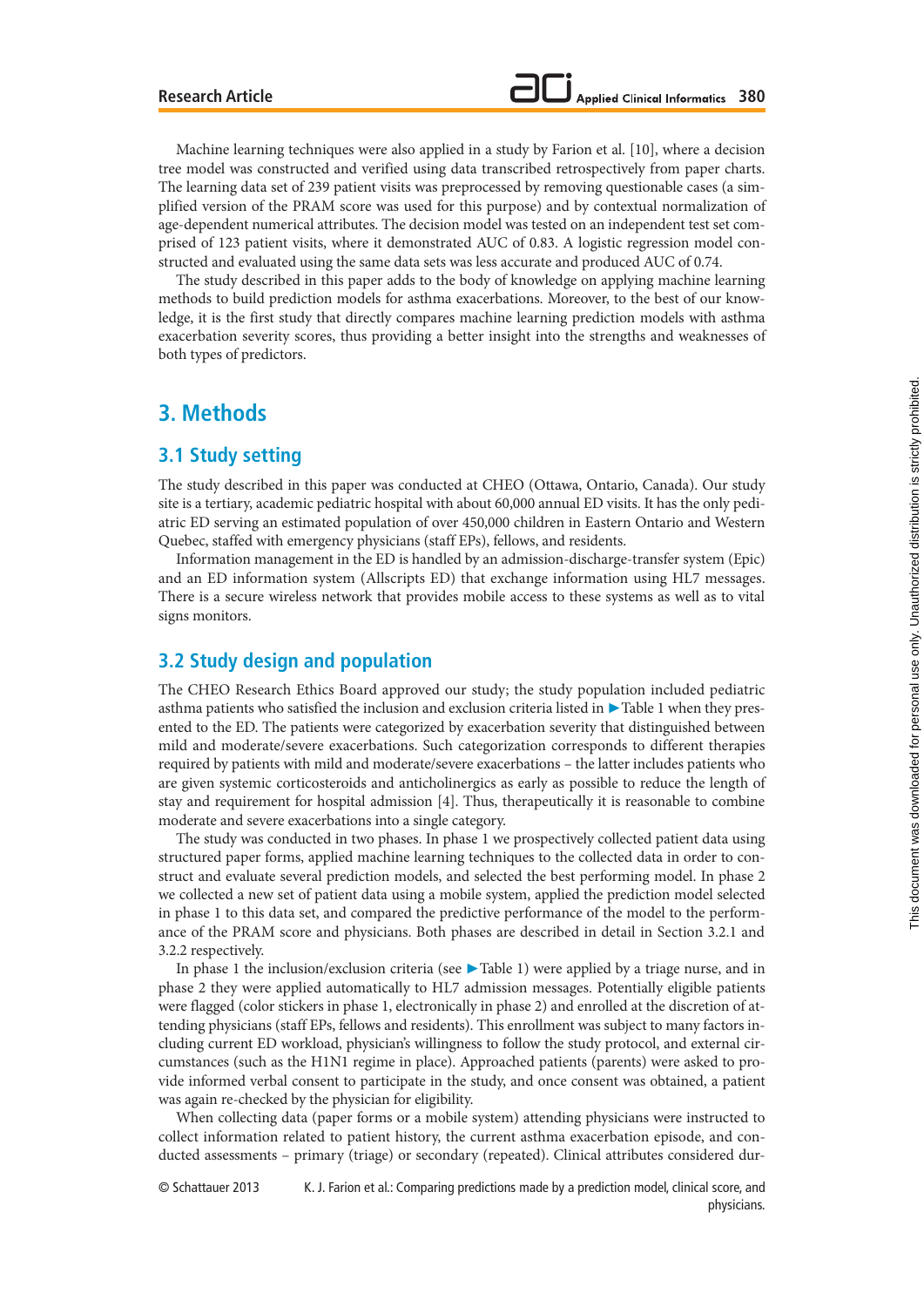ing data collection are presented in ▶ Table 2. We need to note that values for the last group of attributes (#23–32) may have been recorded multiple times for all secondary assessments.

#### **3.2.1 Phase 1**

In phase 1 (conducted between November 2006 and May 2007) prospective data was collected using paper forms that were attached to charts of eligible patients. Primary assessments were recorded by the triage nurse first, assessing the patient on arrival; secondary assessments were collected at various times during the visit by the treating physician or nurse. Patient history was collected once by the physician. When feasible, paired observations were conducted by two observers to assess interobserver reliability. From the data collected or recorded in the patient`s chart, the PRAM score at triage was determined. Treating physicians were asked to rate the patient`s exacerbation severity and to predict length of stay, as mild (less than 4 hours), moderate (4–16 hours), or severe (greater than 16 hours or requiring admission).

A research assistant (RA) routinely audited the collected data to identify and address potential problems (i.e., lack of relevant data). At 10–14 days after the visit, each enrolled patient (or parent) was contacted by phone to inquire about the patient's condition. The complete patient chart was also independently reviewed. All this information was used to determine the final exacerbation severity category for the visit.

The collected data set was processed to minimize the number of missing values associated with the assessment attributes and to limit the number of secondary assessments associated with each visit. If a recorded assessment had missing data, we used data from the corresponding paired assessment to fill in these values. To identify the secondary assessment that would be used for analysis, we determined the average time from primary to first secondary assessment and calculated the standard deviation. For each patient`s record, the assessment closest to this average time was used, providing that it occurred within the time window of one standard deviation before or after the average [average time ± standard deviation]. Patient records without a secondary assessment within this window were discarded. Finally, from such data we created a data set described by values of 42 attributes (values of attributes #23–32 from ▶ Table 2 were given twice – for the primary and the secondary assessment).

This data set was used to construct prediction models and to evaluate their performance, where final severity of exacerbation verified through follow-up and independent chart review was used as the gold standard. We considered the following prediction models constructed using machine learning techniques (these are models often considered in clinical problems [24]) and implemented by the WEKA system (version 3.6) [25]:

- **•** A naive Bayes model (denoted as NB),
- **•** A decision tree model (denoted as DT)
- **•** An ensemble of decision tree models (denoted as E-DT),
- **•** A support vector machine model (denoted as SVM)
- **•** An instance-based model with 1 and 10 nearest neighbours (denoted as IB1 and IB10 respectively).

Decision trees in the DT and E-DT models were constructed using the C4.5 algorithm, their ensemble was built using a bagging strategy, and SVM was developed using the SMO algorithm. Witten et al. [26] provide a comprehensive and detailed description of algorithms and techniques applied in constructing these prediction models (the reader is particularly referred to Chapter 4, 6 and 8). For all prediction models we used default values of parameters provided by WEKA (only for the SVM model we used calibrated parameter values to ensure proper probability estimates for AUC). In a preliminary experiment we checked the preprocessing techniques proposed by Farion et al. [10], however, their usefulness when applied to prospective data turned out to be negligible, therefore we finally did not consider them.

All models were evaluated using the 10-fold cross validation scheme [26] – for more reliable results cross validation was repeated 10 times. We used AUC – area under the ROC curve [11] – as the primary evaluation criterion. The ROC curve is obtained by plotting sensitivity versus (1 – specificity) (we assumed moderate/severe category to be the positive class, and mild to be the negative one), and AUC measures how well the prediction model separates the classes and captures the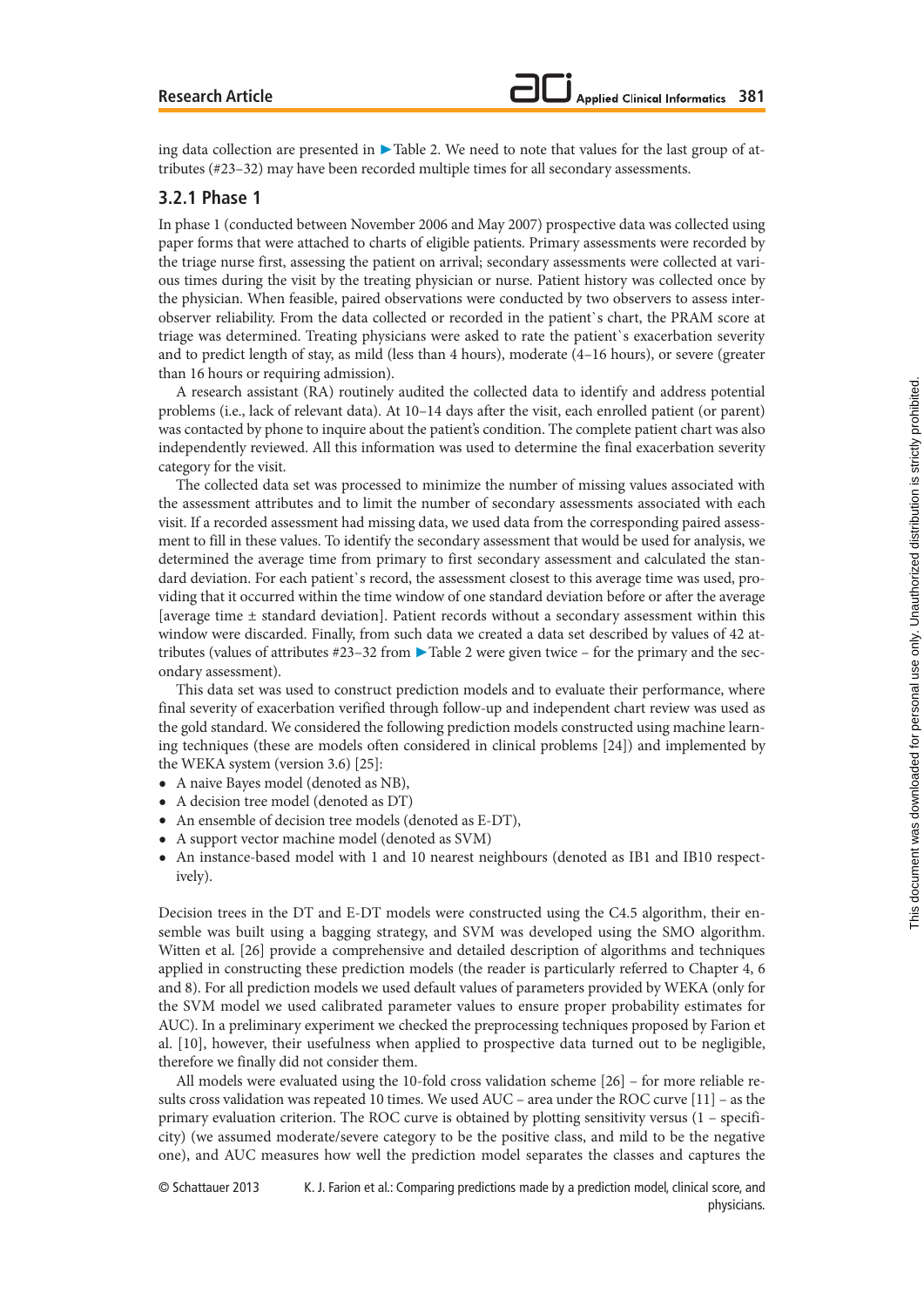trade-off between sensitivity and specificity. We also considered prediction accuracy as the secondary criterion.

Finally, we selected a prediction model that had the best AUC and prediction accuracy. In order to check if differences in performance between specific models were statistically significant, we used a paired Student's t-test. In this test we considered all possible pairs of prediction models and averaged results obtained by these models in individual folds. Evaluation and comparison of prediction models, including statistical tests, were conducted using WEKA (version 3.6).

#### **3.2.2 Phase 2**

Phase 2 took place from February 2009 to March 2010, and similarly to phase 1, it was a prospective observational data collection. However instead of paper forms, physicians used a mobile system – MET3-AE – to record and collect patient information. The data collection was combined with another study conducted in the ED which aimed to evaluate the usability of MET3-AE and assess the motivation of physicians to use computer-based support at the point of care. The MET3-AE system and its use in our study are briefly described in Section 3.4.

Physicians collected information on patient history and current exacerbation, and results of primary and secondary assessments. Unlike in phase 1, a single observer approached each patient. This decision was dictated by the fact that it was very difficult to have multiple observers doing patient reassessments. Each collected record was audited and patient follow-up was conducted similarly to phase 1 to establish a final exacerbation severity assessment that was considered as the gold standard for performance evaluation.

The collected data set was preprocessed to obtain the structure consistent with the data set from phase 1. For each visit we retained two assessments– the primary assessment and a secondary assessment closest to the time point calculated in phase 1.

Finally, we evaluated predictive performance of the selected prediction model, the PRAM score, and physicians by comparing their predictions to the gold standard (in the case of the PRAM score we used the threshold described in Section 3.3 to translate the total score into an exacerbation severity category). Due to the requirements of the AUC measure (numerical probability estimates) we were not able to calculate the AUC for physicians, therefore in phase 2 we decided to use sensitivity and specificity instead. These measures were supplemented with the overall prediction accuracy and with positive and negative prediction values (PPV and NPV respectively).

To check if there were statistically significant differences between predictions made by the selected model, the PRAM score, and physicians, we used the McNemar's test [27] implemented in the R system (version 2.14) [28]. In this test we considered all possible pairs of predictors, and for each patient record we compared predictions made by the selected predictors (NB model – PRAM, NB model – physician, PRAM – physician). As we considered individual records instead of their sets (folds) in this phase, we were not able to obtain numerical outcomes for specific records, thus the Student's t-test was not applicable.

#### **3.3 PRAM score**

The PRAM score was developed to assess asthma exacerbation severity among preschool-aged patients [29]. A subsequent prospective validation study demonstrated excellent performance for school-aged children as well [13], making it a reliable evaluation tool for the entire pediatric population. The PRAM score relies on a set of five clinical attributes (observations and tests) and it maps values of these attributes into a 4-point scale. Values of all attributes are required to calculate the score.

While the PRAM score is primarily meant to monitor patient state over time (change in the score reflects changes in airway obstruction), it can be used to categorize the severity of asthma exacerbations with the following thresholds: total score between 0-4 indicating mild exacerbation, total score between 5-8 indicating moderate exacerbation, and total score between 9-12 indicating severe exacerbation [7]. Following its evaluation, the authors of the score concluded that PRAM is a responsive but only moderately discriminative score [29]. As a result, revised thresholds have been adopted in the ED of CHEO. These revised thresholds for the total PRAM score are: 0-3 – mild exacerbation, 4-7 – moderate mild exacerbation, and 8-12 – severe exacerbation. In the our study we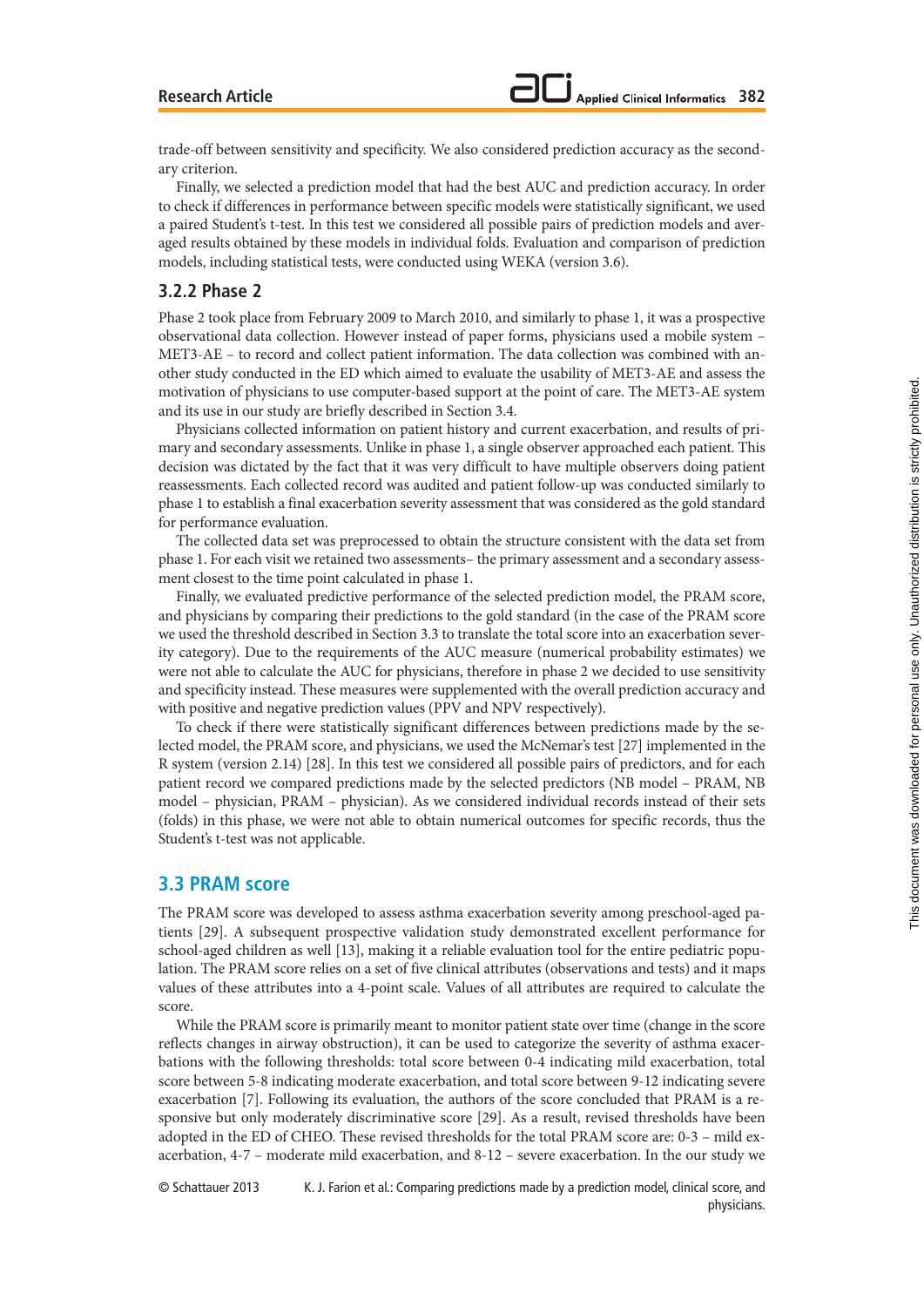used these revised thresholds for the PRAM score when predicting asthma exacerbation severity, thus a total score between 0 and 3 was interpreted as mild exacerbation, and a score of 4 or above was translated into the moderate/severe exacerbation.

## **3.4 MET3-AE system**

The MET3-AE system is a clinical decision support system for supporting management of pediatric asthma exacerbations [30]. Wilk et al. [31] described the design of MET3-AE, and Sayyad Shirabad et al. [32] described its implementation. The system runs on desktop computers and mobile devices including tablets, and interacts with hospital information systems using HL7 messages. Diagnostic capabilities of MET3-AE are provided by a dedicated prediction model. In this paper we describe the research behind development and evaluation of this model (including a number of computational experiments).

MET3-AE was piloted in the ED at CHEO in order to assess its usability and to learn about the motivation of physicians to use computerized support at the point of care [33]. We used this pilot to prospectively collect patient data using MET3-AE. Due to restrictions imposed by the CHEO Research Ethics Board, the diagnostic support function of the system was unavailable to physicians, thus the system acted as a mobile electronic patient chart. The version of MET3-AE used in the pilot was expanded by adding:

- **•** A screen to record and evaluate eligibility criteria (i.e., inclusion and exclusion criteria from  $\blacktriangleright$  Table 1),
- **•** A function to automatically compute and store the PRAM score for each recorded assessment,
- **•** A function to record and store predictions of exacerbation severity (mild or moderate/severe) made by a physician during each assessment,
- **•** A helper application to support patient record audit and follow-up in order to establish verified exacerbation severity.

# **4. Results**

## **4.1 Results of phase 1**

#### **4.1.1 Collected data**

Physicians approached 472 patients deemed potentially eligible at nursing triage. From this number, after subsequent assessment, they excluded 83 patients. From the remaining 389 eligible patients, 98 patients were excluded because of insufficient data recorded on paper forms (missing history or triage assessment). This produced a data set with 291 records. During preprocessing we established that the average time point for the first secondary assessment was 82 minutes after the primary assessment and the standard deviation was 48 minutes. Thus, for each record we selected the secondary assessment that was located within the time window of 34-130 minutes and was closest to its middle point. Records with no secondary assessment in the time window were excluded. This eliminated 51 records and the final set comprised 240 patient records, each described by 42 attributes corresponding to the patient's history, current asthma exacerbation, primary assessment and a selected secondary assessment. The average age of patients in the final set was 6.0 years (standard deviation of 4.0 years), and 131 (54.6%) of them suffered from moderate/severe exacerbation.

#### **4.1.2 Selected prediction model**

Results obtained by cross validation for all evaluated prediction models are given in ▶ Table 3. In terms of AUC, the best performance was achieved by the NB model (AUC of 0.74). The difference between this model and the E-DT model (AUC of 0.70) was not statistically significant, while the differences between the NB model and the remaining models were statistically significant. The NB model also had the best predictive accuracy (68.0%). Differences between the NB model and the E-DT and IB10 models (prediction accuracy of 64.1% and 63.6% respectively) were not statistically significant, and for the remaining models the differences were statistically significant.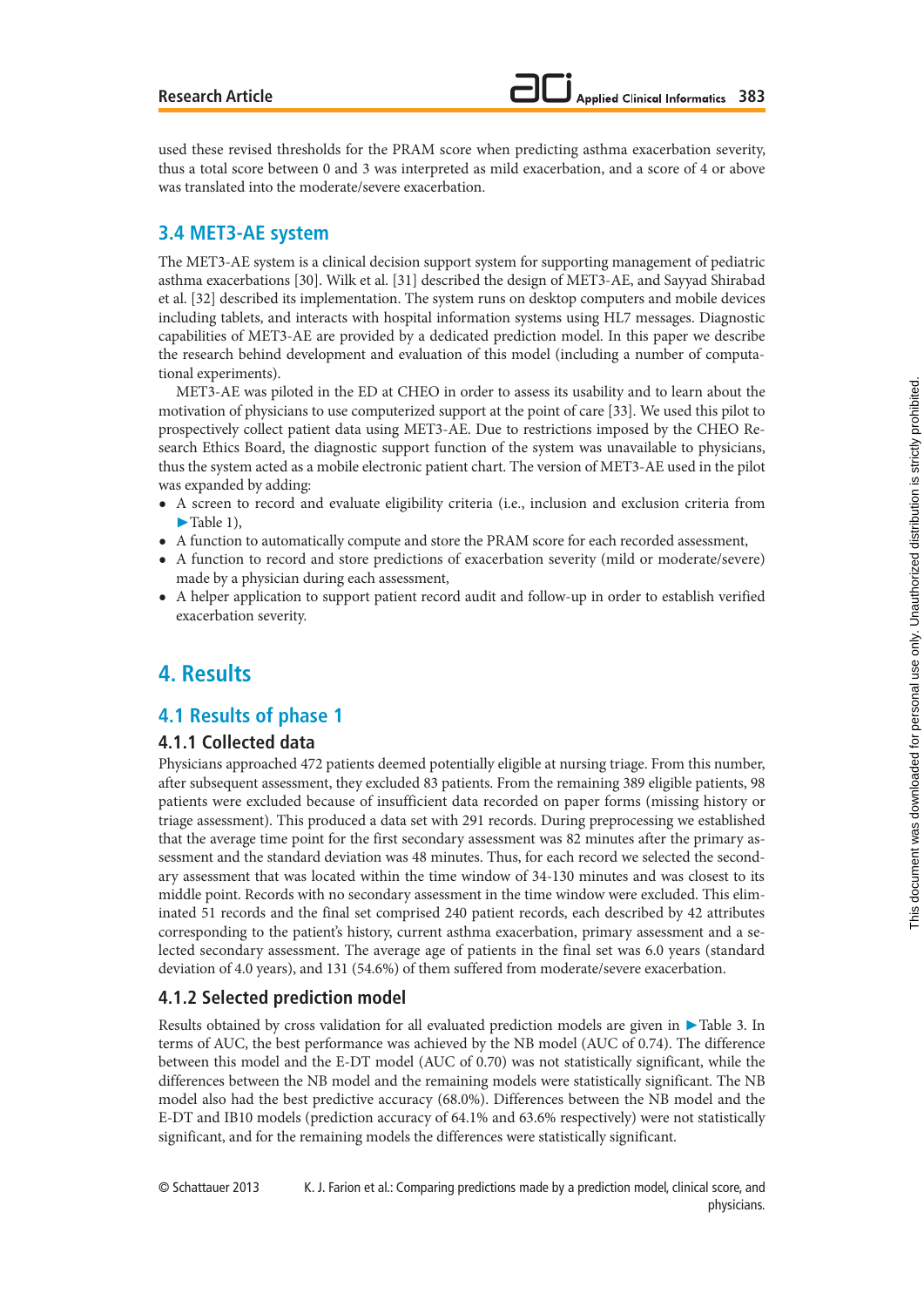According to these results the two best performing models are NB and E-DT (contrary to our expectations, the single DT didn't perform as well as in our earlier retrospective study [10]). We decided to select the NB model due to its simpler structure. This decision was further supported by Sajda [34], who discussed the advantages of methods based on Bayesian reasoning in the context of biomedical decision making, including the ability to deal with noisy and incomplete data.

# **4.2 Results of phase 2**

#### **4.2.1 Collected data**

Physicians approached 129 patients deemed potentially eligible by automatic parsing of HL7 admission messages. From this number, after subsequent assessment they excluded 16 patients. From the remaining 113 eligible patients, 11 patients were excluded during audit and follow-up (inability to verify disposition decision or questionable data) and an additional 20 patients were eliminated because of a lack of some data required for calculating a PRAM score. This produced a final data set comprised of 82 patients and this set was used to conduct comparative evaluations of the NB model, PRAM score, and physicians' predictions. The average age of patients in the final set was 4.9 years (standard deviation of 3.5 years), and 56 (68.3%) of them suffered from moderate/severe exacerbation.

#### **4.2.2 Predictive performance**

The predictions made by the NB model, the PRAM score, and physicians are presented in  $\blacktriangleright$  Table 4 (confusion matrix) and  $\blacktriangleright$  Table 5 (performance indicators). While all performed almost identically when predicting a mild asthma exacerbation – the only difference being 1 misclassified patient by the NB model, the difference was more pronounced with the moderate/severe category – the NB model and the PRAM score misclassified 5 and 4 more patients than the physicians, respectively.

While the physicians demonstrated better performance than the NB model and the PRAM score, according to the McNemar's tests we were not able to state that the differences between outcomes in pairs of the predictors were statistically significant.

# **5. Discussion**

## **5.1 General remarks**

The NB model predicted the severity of asthma exacerbations (mild vs. moderate/severe) comparably to the PRAM score, but not as well as physicians (accuracy of 70.7% vs. 73.2 vs. 78.0%, respectively). Specifically, the NB model and PRAM score underestimated severity (see > Table 4), while the physicians were better when identifying moderate/severe asthma patients. A plausible explanation for such a situation might be that predicting moderate/severe asthma needs more than reliance on basic symptoms, signs and tests and involves to a greater extent physicians' tacit knowledge that is not captured in the scores or prediction models. However, we were not able to show that these differences in predictive performance were statistically significant.

Despite differences in the study designs (setting different than ED, prediction of asthma severity instead of exacerbation severity) results produced by the NB model in phase 2 compare favorably with results reported in related studies. The NB model was more accurate than the system for asthma management described by Hoeksema et al. [18] (70.7% vs. 63.0%) and the ADEMA system [23] (70.7% vs. 61.0%). Such performance of the NB model is encouraging.

# **5.2 Limitations of the study**

Any prospective study conducted in the ED is difficult to design as it interrupts the workflow by requiring physicians to perform additional tasks while carrying on with regular patient management. The setting and associated study design ramifications did not allow us to carry out direct observation of physicians doing data collection and making prediction decisions. We also left patient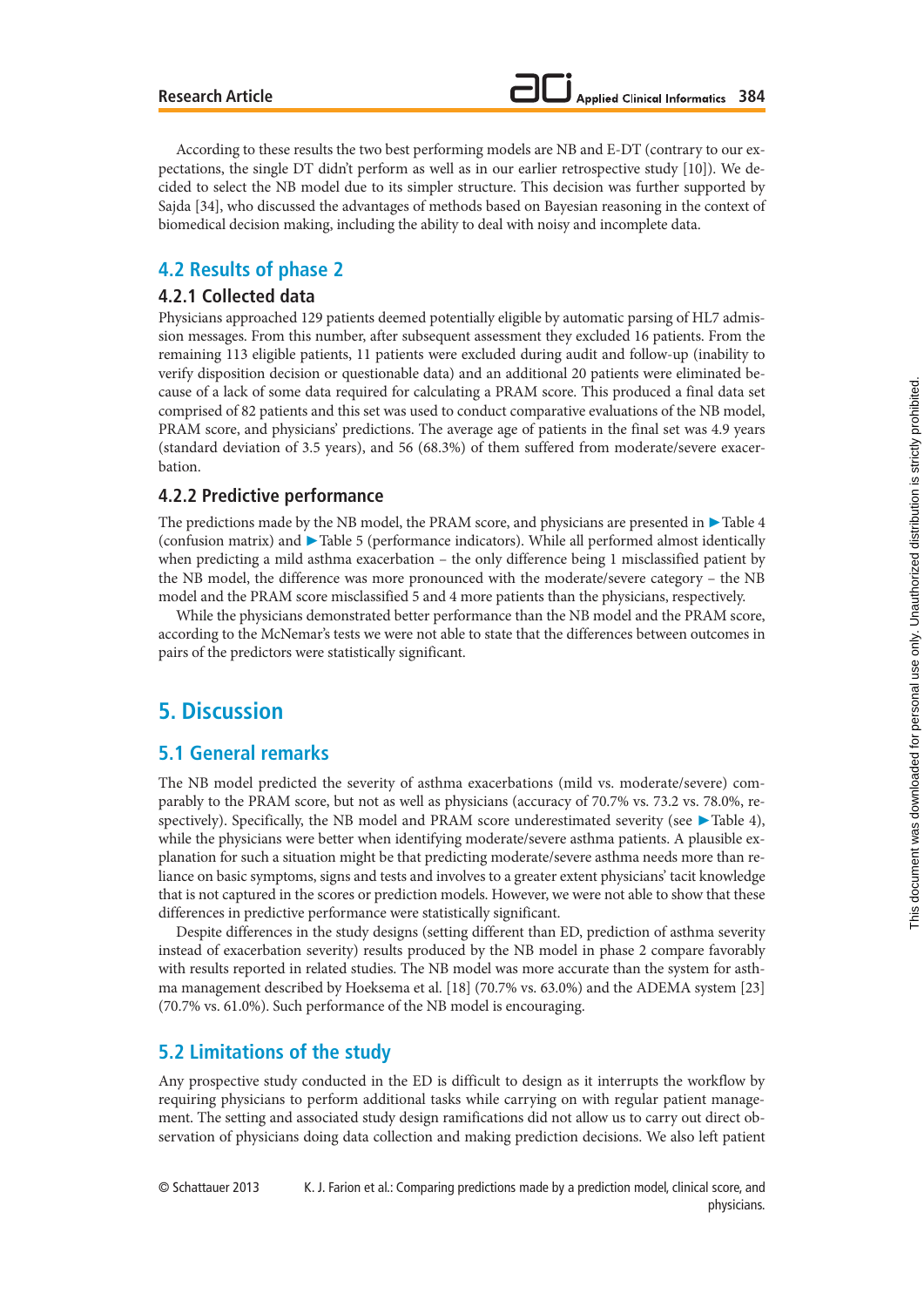enrollment entirely to the discretion of the attending physicians, and we did not prompt them to enroll even when parsing HL7 messages identified eligible patients.

During phase 2 only one observer saw each patient. Also, the experiment did not follow the randomized controlled trial design and was confined to a single pediatric center (there are three pediatric academic centers in the Province of Ontario, and CHEO is one of them). This was because of the nature of the primary study involving MET3-AE and its usability assessment.

Finally, phase 2 of the study was conducted only in an academic center. A true value provided by a prediction model should be assessed in the community or small hospitals, where physicians may not be as experienced and comfortable in assessing the pediatric population.

## **5.3 Implications and future research**

Using data collected during phase 2, we are continuing to work on improving the predictive performance of the NB model. Such a model should perform better in predicting moderate/severe asthma exacerbations in order to become part of a system that is accepted by physicians. We expect that the model's performance will be improved if the original set of attributes is augmented with those associated with tacit knowledge physicians use when assessing a patient. We are working on ways of capturing this knowledge for pediatric asthma exacerbations and subsequently codifying it for use in developing a prediction model.

Although our study was conducted in an academic hospital, we feel that the most important setting for this type of evaluation will be in the ED of community or small hospitals. If proven successful in such a setting, the NB model and similar prediction models should have true impact on improving the quality of care delivered to pediatric asthma patients.

# **6. Conclusions**

The NB model was the best performing prediction model among those considered in phase 1. It demonstrated the best performance in terms of AUC and the observed differences were in most cases statistically significant. Therefore, it was selected for comparison with the PRAM score and physicians in phase 2.

In light of the relatively close performance of the NB model and the PRAM score, it is possible to argue about the gains in flexibility when using a prediction model like NB instead of a score. This is because the NB model can be applied to incomplete patient data, while a medical score cannot (note that we had to exclude 20 patients from the study because we did not have sufficient data to calculate the PRAM score). In summary, the NB model shows promise in predicting the severity of asthma exacerbations but needs further research to improve the accuracy of predictions and to further verify it on a larger data set. In light of the model's ease of use, it can be considered as a tool to use in conjunction with established medical scores, such as the PRAM score.

#### **Clinical relevance statement**

Evaluation of predictive abilities of a prediction model, medical score, and human specialist using prospectively collected data is rarely reported in the literature, but results of such evaluations are important for developing clinical decision support systems. While the study reported here showed that physicians working in an academic hospital were better at predicting the severity of pediatric asthma exacerbations than the PRAM score or a machine-learning prediction model (the NB model), the performance of the latter two was very close. Considering that the use of the NB model does not require knowing values for all clinical attributes, such a model can be considered as an adjunct to clinical scores routinely used in asthma management.

#### **Protection of human and animal subjects**

The study was performed in compliance with the World Medical Association Declaration of Helsinki on Research Ethics for Medical Research Involving Human Subjects, and was approved by the CHEO Ethics Review Board.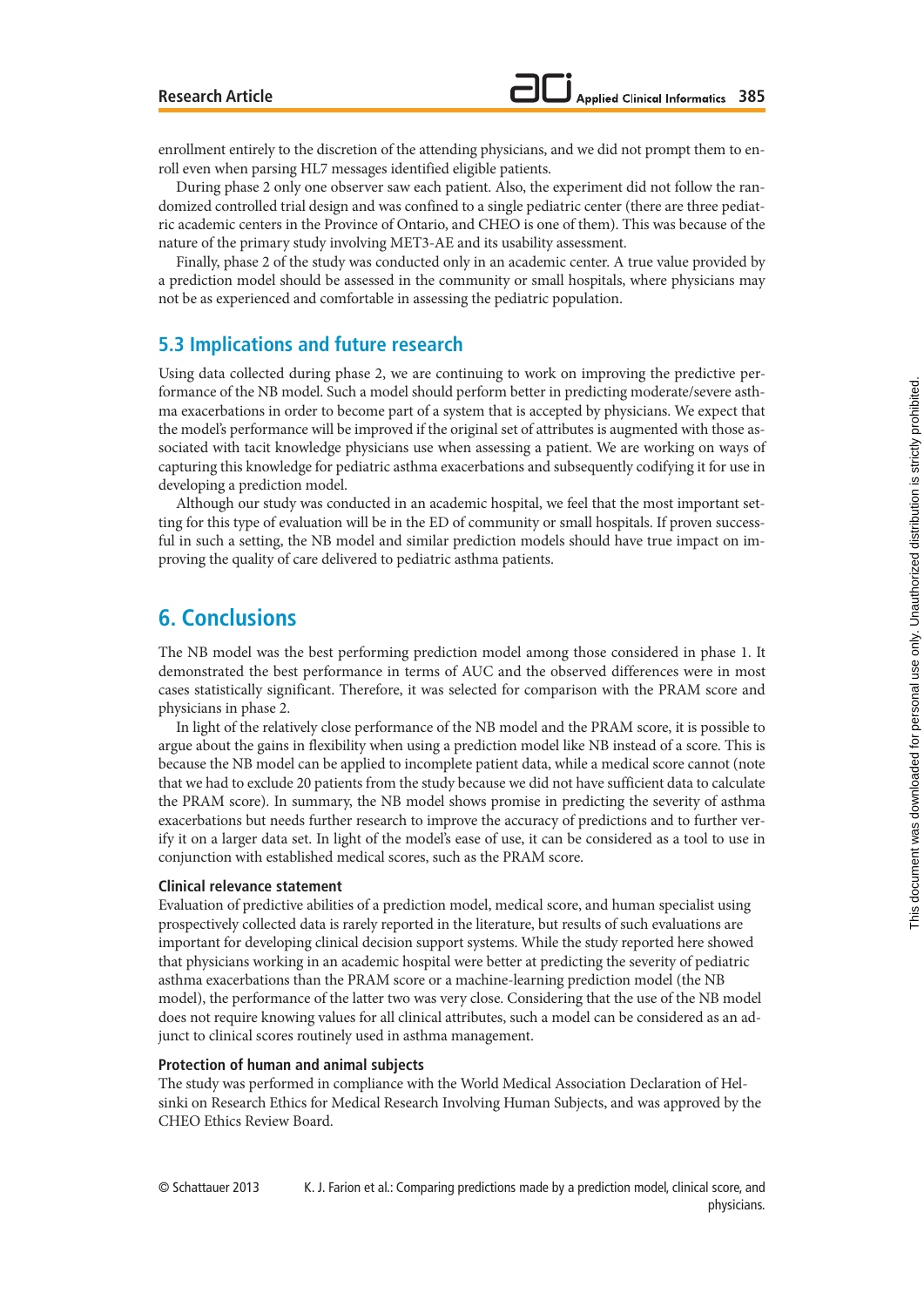#### **Acknowledgements**

The authors would like to thank the reviewers for their constructive comments. This research was conducted when Szymon Wilk and Dympna O'Sullivan were post-doctoral fel-

lows at the MET Research Group, University of Ottawa.

The authors acknowledge Tomasz Buchert, Bartosz Kukawka, and Tomasz Maciejewski for their work on customizing the MET3-AE system for phase 2 of the study, and the ED physicians and nurses at CHEO are acknowledged for participating in the study.

This research was supported by grants from the Natural Sciences and Engineering Research Council of Canada (Collaborative Health Research Program), University of Ottawa Research Chairs Program, Children's Hospital of Eastern Ontario Research Institute, and the Polish National Science Centre.

#### **Conflict of interest statement**

No conflicts of interest exist.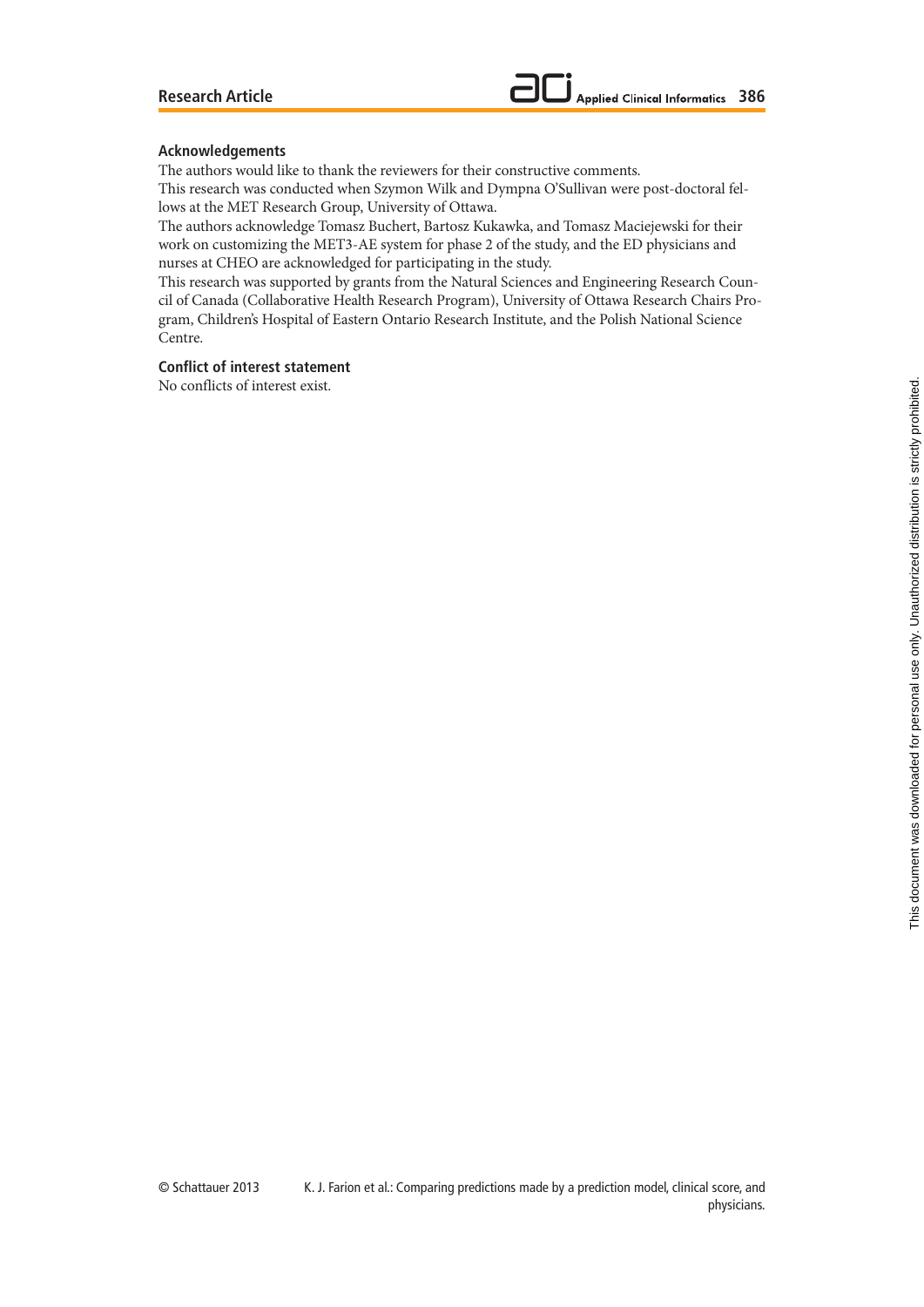#### **Inclusion criteria (all of)**

- 1. Patient age between 1 and 17 years.
- 2. Pre-existing diagnosis of asthma or reactive airways disease. Patients must have been previously prescribed inhaled bronchodilator therapy for one previous episode of wheeze, cough, or shortness-of-breath.
- 3. Presenting complaint of wheeze, cough, shortness-of-breath, or difficulty breathing requiring bronchodilator therapy in the ED.

#### **Exclusion criteria (any one of)**

- 1. Patients receiving oral steroids chronically for asthma or any other illness, or for more than 48 hours prior to their ED visit for an acute exacerbation.
- 2. Patients presenting for medication refills or other non-urgent reasons related to asthma, and not requiring ED treatment.

#### **Table 1**

Inclusion and exclusion criteria used in the study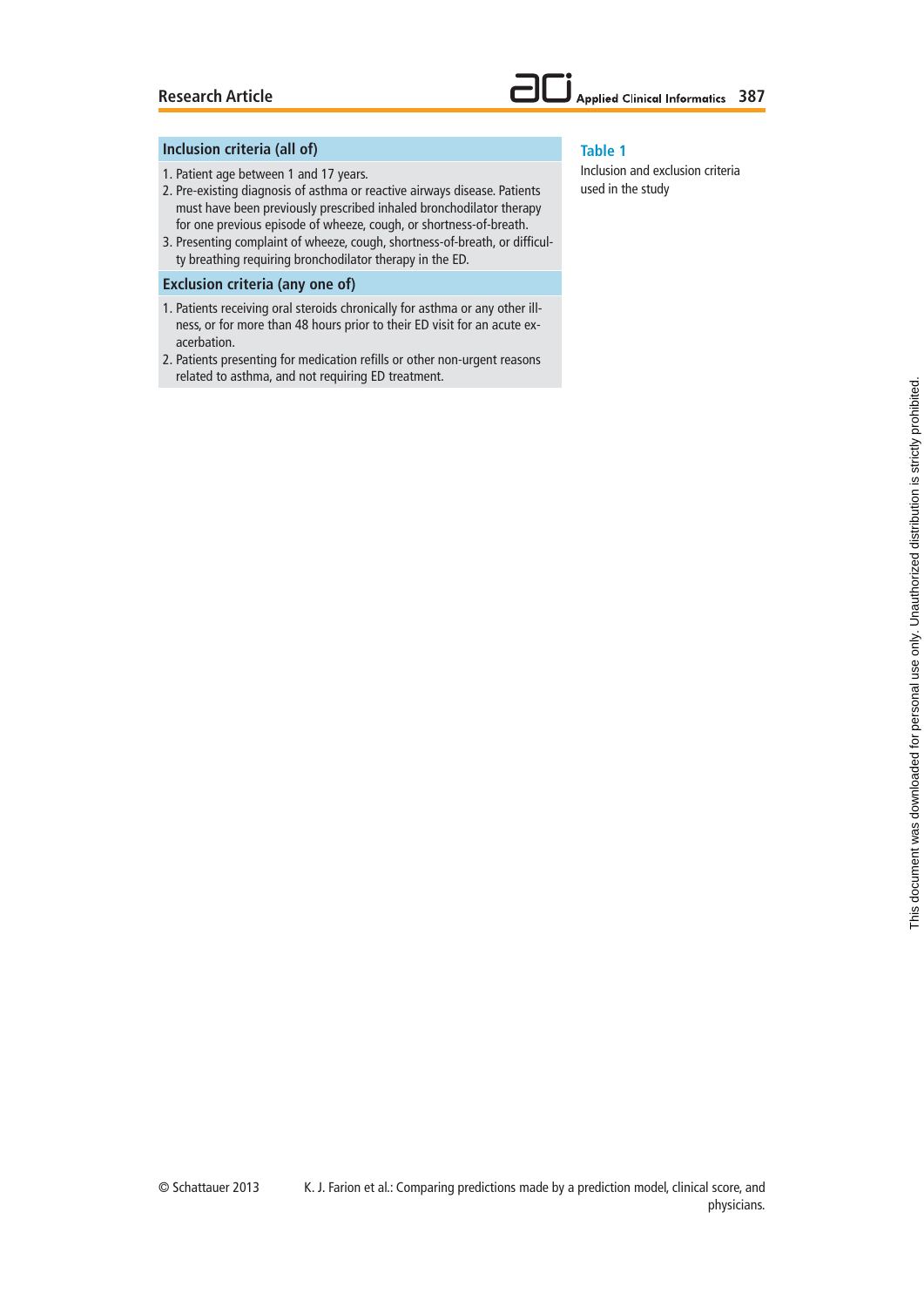

|                | <b>Table 2</b> Clinical attributes characterizing a pediatric asthma exacerbation |                                                                               |
|----------------|-----------------------------------------------------------------------------------|-------------------------------------------------------------------------------|
| $\#$           | <b>Attribute</b>                                                                  | <b>Values</b>                                                                 |
|                | <b>Medical history</b>                                                            |                                                                               |
| 1              | Age at registration                                                               | numerical (years)                                                             |
| $\overline{2}$ | Primary care                                                                      | family doctor, pediatrician, walk-in/other, none                              |
| 3              | Previous chest clinic assessment                                                  | yes, no                                                                       |
| 4              | Age of first asthma symptoms                                                      | $<$ 1 year, 1-3 years, $>$ 3 years                                            |
| 5              | Current inhaled steroids                                                          | < 1 week, 1-4 weeks, > weeks, none                                            |
| 6              | Last exacerbation                                                                 | $<$ 1 month ago, 1–3 months ago, 3–12 months ago, $>$ 12 months<br>ago        |
| $\overline{7}$ | Last oral steroids                                                                | $<$ 1 month ago, 1–3 months ago, 3–12 months ago, $>$ 12 months<br>ago, never |
| 8              | Previous ED visits for asthma                                                     | 1, 2, 3, 4 or more, none                                                      |
| 9              | Previous admission for asthma                                                     | floor, ICU, none                                                              |
| 10             | Smokers at home/daycare                                                           | yes, no                                                                       |
| 11             | Carpets in bedroom                                                                | yes, no                                                                       |
| 12             | Pet allergies                                                                     | yes, no                                                                       |
| 13             | Food allergies                                                                    | yes, no                                                                       |
| 14             | Environmental allergies                                                           | yes, no                                                                       |
| 15             | Atopy/eczema                                                                      | yes, no                                                                       |
| 16             | Family history of asthma                                                          | yes, no                                                                       |
|                | <b>Current exacerbation</b>                                                       |                                                                               |
| 17             | Duration of symptoms                                                              | < 12 hours, 12-48 hours, >48 hours                                            |
| 18             | <b>URTI symptoms</b>                                                              | yes, no                                                                       |
| 19             | Fever                                                                             | yes, no                                                                       |
| 20             | Exposure to allergen                                                              | yes, no                                                                       |
| 21             | Bronchodilators in the last 24<br>hours                                           | $1-3$ , $4-6$ , $> 6$ , none                                                  |
| 22             | Transport to ED                                                                   | self/parents, ambulance                                                       |
|                | <b>Assessment (primary or secondary)</b>                                          |                                                                               |
| 23             | SaO2 (oxygen saturation)                                                          | numerical (%)                                                                 |
| 24             | Temperature                                                                       | numerical (C)                                                                 |
| 25             | Heart rate                                                                        | numerical (bpm)                                                               |
| 26             | Respiratory rate                                                                  | numerical (bpm)                                                               |
| 27             | Skin color                                                                        | pink/normal, dusky, pale                                                      |
| 28             | <b>Distress</b>                                                                   | none, mild, moderate, severe                                                  |
| 29             | Suprasternal retractions                                                          | absent, present                                                               |
| 30             | <b>Scalene retractions</b>                                                        | absent, present                                                               |
| 31             | Air entry                                                                         | normal, diminished at bases, diminished at widespread, minimal                |
| 32             | Wheezing                                                                          | absent, expiration, inspiration/expiration, audible with a stetho-<br>scope   |

**Table 2** Clinical attributes characterizing a pediatric asthma exacerbation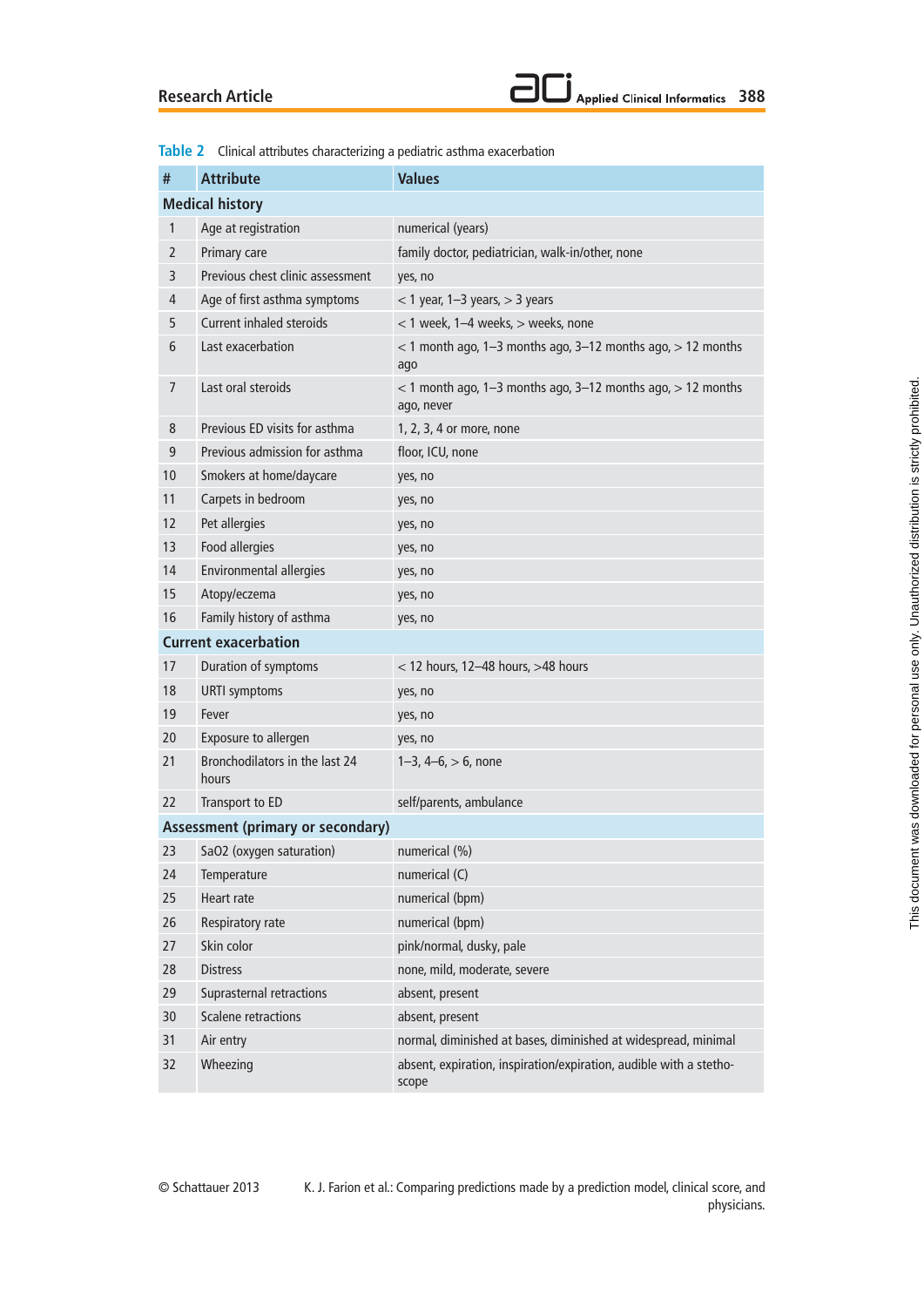#### **Research Article**

Table 3 Performance indicators for evaluated prediction models (95% CI); NB = naive Bayes model, DT = decision tree model, EDT = ensemble of decision trees models, SVM = support vector machine model, IB1, IB10 = instancebased model with 1 and 10 nearest neighbors respectively

|              | <b>Model</b> |              |              |              |              |              |  |  |
|--------------|--------------|--------------|--------------|--------------|--------------|--------------|--|--|
|              | <b>NB</b>    | DT           | <b>EDT</b>   | <b>SVM</b>   | IB1          | <b>IB10</b>  |  |  |
| <b>AUC</b>   | 0.74         | 0.59         | 0.70         | 0.63         | 0.56         | 0.68         |  |  |
|              | (0.73, 0.76) | (0.57, 0.62) | (0.68, 0.72) | (0.61, 0.65) | (0.54, 0.58) | (0.66, 0.70) |  |  |
| Accuracy [%] | 68.0         | 60.9         | 64.1         | 59.2         | 56.3         | 63.6         |  |  |
|              | (66.4, 69.6) | (59.1, 62.7) | (62.4, 65.8) | (57.3, 61.1) | (54.2, 58.3) | (61.7, 65.4) |  |  |

**Table 4** Confusion matrix: predictions of the NB model, PRAM score, and physicians

|                           | <b>Predicted severity</b> |                      |                   |                      |                   |                      |
|---------------------------|---------------------------|----------------------|-------------------|----------------------|-------------------|----------------------|
|                           | NB model                  |                      | <b>PRAM score</b> |                      | <b>Physicians</b> |                      |
| <b>Confirmed severity</b> | <b>Mild</b>               | Moderate/se-<br>vere | <b>Mild</b>       | Moderate/se-<br>vere | <b>Mild</b>       | Moderate/se-<br>vere |
| <b>Mild</b>               | 19                        |                      | 20                | 6                    | 20                | 6                    |
| Moderate/severe           | 17                        | 39                   | 16                | 40                   |                   | 44                   |

**Table 5** Performance indicators for the NB model, PRAM score, and physicians' predictions (95% CI); PPV = positive predictive value,  $NPV =$  negative predictive value

|                    | <b>NB</b> model |              | <b>PRAM score</b> |              | <b>Physicians</b> |              |
|--------------------|-----------------|--------------|-------------------|--------------|-------------------|--------------|
| Accuracy [%]       | 70.7            | (60.9, 80.6) | 73.2              | (63.6, 82.8) | 78.0              | (69.1, 87.0) |
| <b>Sensitivity</b> | 0.70            | (0.58, 0.82) | 0.71              | (0.60, 0.83) | 0.79              | (0.68, 0.89) |
| <b>Specificity</b> | 0.73            | (0.56, 0.90) | 0.77              | (0.61, 0.93) | 0.77              | (0.61, 0.93) |
| <b>PPV</b>         | 0.85            | (0.74, 0.95) | 0.87              | (0.77, 0.97) | 0.88              | (0.79, 0.97) |
| <b>NPV</b>         | 0.53            | (0.36, 0.69) | 0.56              | (0.39, 0.72) | 0.63              | (0.46, 0.79) |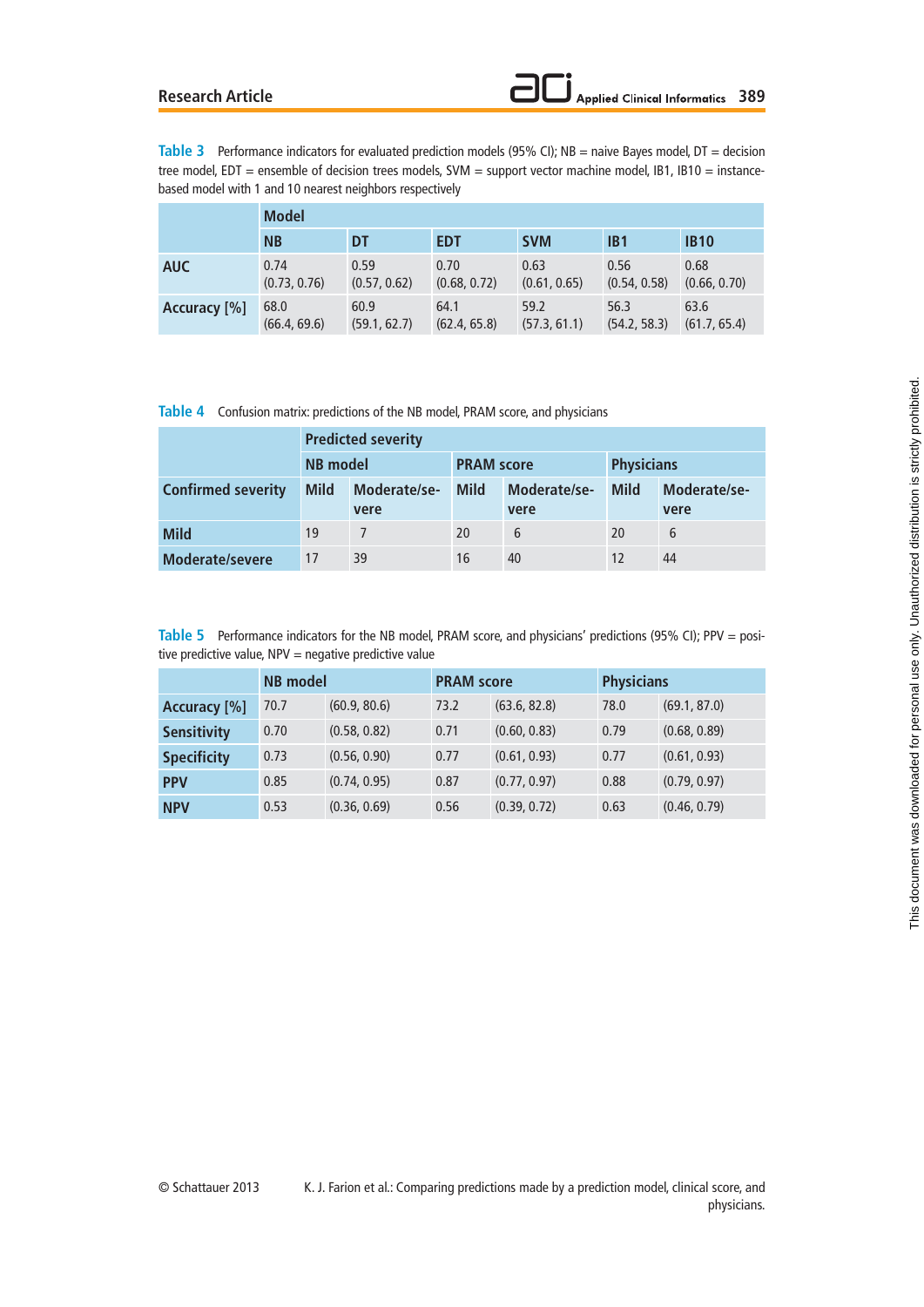# **References**

- 1. Dexheimer JW, Abramo TJ, Arnold DH, et al. An asthma management system in a pediatric emergency department. Int J Med Inform 2013 Apr; 82(4): 230–238.
- 2. National Asthma Education and Prevention Program. Expert Panel Report 3 (EPR-3): Guidelines for the Diagnosis and Management of Asthma-Summary Report 2007. J Allergy Clin Immunol 2007; 120(5 Suppl): S94–S138.
- 3. Chu S, Tan J, Seabrook JA, et al. Paediatric asthma severity score and length of stay in patients presenting to a paediatric emergency department. Paediatr Perinat Drug Ther 2008; 8(4): 150–153.
- 4. Zemek R, Plint A, Osmond MH, et al. Triage nurse initiation of corticosteroids in pediatric asthma is associated with improved emergency department efficiency. Pediatrics 2012 ; 129(4): 671–680.
- 5. Sanders DL, Aronsky D. Biomedical informatics applications for asthma care: a systematic review. J Am Med Inform Assoc 2006; 13(4): 418–427.
- 6. Caruana R, Niculescu-Mizil A. An empirical comparison of supervised learning algorithms. Proceedings of the 23rd International Conference on Machine Learning. ACM, Pittsburgh, PA; 2006; 161–168.

7. Lim T-S, Loh W-Y, Shih Y-S. A comparison of prediction accuracy, complexity, and training time of

- thirty-three old and new classification algorithms. Mach Learn 2000; 40(3): 203–228.
- 8. Perlich C, Provost F, Simonoff JS. Tree induction vs. logistic regression: A learning-curve analysis. J Mach Learn Res 2003; 4: 211–255.
- 9. Xue J-H, Titterington DM. Comment on "On discriminative vs. generative classifiers: A comparison of logistic regression and naive Bayes". Neural Process Lett 2008; 28(3): 169–187.
- 10. Farion K, Michalowski W, Wilk S, et al. A tree-based decision model to support prediction of the severity of asthma exacerbations in children. J Med Syst 2010; 34(4): 551–562.
- 11. Dexheimer JW, Brown LE, Leegon J, et al. Comparing decision support methodologies for identifying asthma exacerbations. Stud Health Technol Inform 2007; 129(Pt 2): 880–884.
- 12. Sanders DL, Aronsky D. Prospective evaluation of a Bayesian Network for detecting asthma exacerbations in a Pediatric Emergency Department. AMIA Annu Symp Proc 2006: 1085.
- 13. Ducharme FM, Chalut D, Plotnick L, et al. The Pediatric Respiratory Assessment Measure: a valid clinical score for assessing acute asthma severity from toddlers to teenagers. J Pediatr 2008; 152(4): 476–480.
- 14. Sanders DL, Aronsky D. Detecting asthma exacerbations in a pediatric emergency department using a Bayesian network. AMIA Annu Symp Proc 2006: 684–688.
- 15. Sanders DL, Gregg W, Aronsky D. Identifying asthma exacerbations in a pediatric emergency department: a feasibility study. Int J Med Inform 2007; 76(7): 557–564.
- 16. Powell CV, Kelly AM, Kerr D. Lack of agreement in classification of the severity of acute asthma between emergency physician assessment and classification using the National Asthma Council Australia guidelines (1998). Emerg Med 2003; 15(1): 49–53.
- 17. Eccles M, McColl E, Steen N, et al. Effect of computerised evidence based guidelines on management of asthma and angina in adults in primary care: cluster randomised controlled trial. BMJ 2002; 325(7370): 941.
- 18. Hoeksema LJ, Bazzy-Asaad A, Lomotan EA, et al. Accuracy of a computerized clinical decision-support system for asthma assessment and management. J Am Med Inform Assoc 2011; 18(3): 243–250.
- 19. Birken CS, Parkin PC, Macarthur C. Asthma severity scores for preschoolers displayed weaknesses in reliability, validity, and responsiveness. J Clin Epidemiol 2004; 57(11): 1177–1181.
- 20. Gorelick MH, Stevens MW, Schultz TR, et al. Performance of a novel clinical score, the Pediatric Asthma Severity Score (PASS), in the evaluation of acute asthma. Acad Emerg Med 2004; 11(1): 10–8.
- 21. Gouin S, Robidas I, Gravel J, et al. Prospective evaluation of two clinical scores for acute asthma in children 18 months to 7 years of age. Acad Emerg Med 2010; 17(6): 598–603.
- 22. Zolnoori M, Zarandi MH, Moin M. Application of intelligent systems in asthma disease: designing a fuzzy rule-based system for evaluating level of asthma exacerbation. J Med Syst 2012; 36(4): 2071–283.
- 23. Sefion I, Ennaji A, Gailhardou M, et al. ADEMA: a decision support system for asthma health care. Stud Health Technol Inform 2003; 95: 623–628.
- 24. Bellazzi R, Zupan B. Predictive data mining in clinical medicine: current issues and guidelines. Int J Med Inform 2008; 77(2): 81–97.
- 25. Weka 3: Data Mining Software in Java [cited 2013 Jun 23]. Available from: http://www.cs.waikato.ac.nz/ ml/weka/.
- 26. Witten IH, Frank E, Hall MA. Data mining: practical machine learning tools and techniques. 3rd ed. Morgan Kaufmann; 2011.
- 27. Dietterich TG. Approximate statistical test for comparing supervised classification learning algorithms. Neural Comput 1998; 10(7): 1895–1923.

© Schattauer 2013